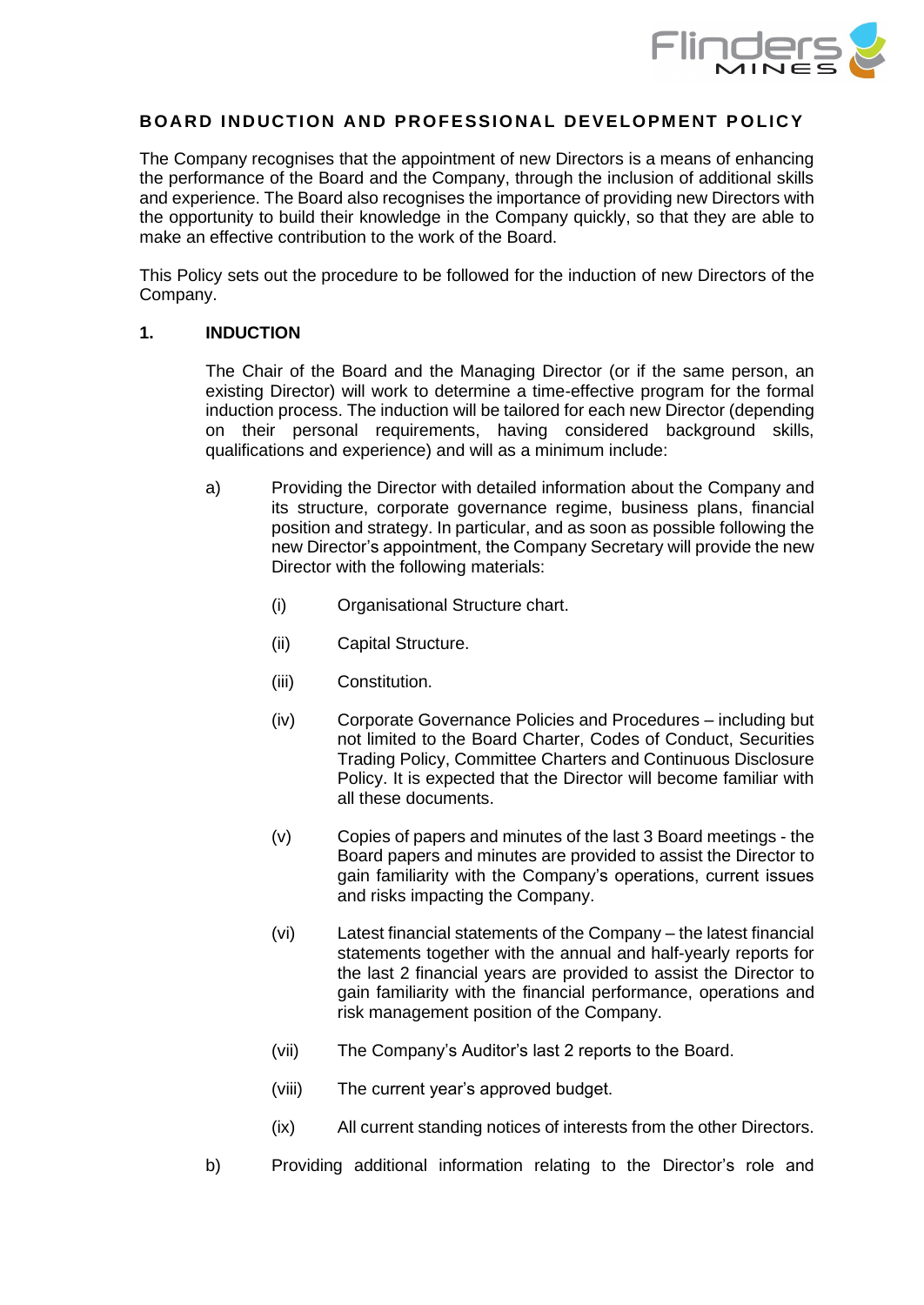responsibilities, including payroll documentation and superannuation information.

- c) Facilitating introductions to and structured meetings with other Board members, the Managing Director, the Company's senior management team, the Company Secretary and the Company's external auditors with a focus on key issues for the Board awareness and decision making.
- d) Providing information about any Committees that might be established by the Board and their charters and their responsibilities.
- e) Providing new Directors with the opportunity to visit the Company's major operational sites within a short period after commencement.
- f) Providing access to management for briefings on strategic, financial and other matters.

A copy of this Policy will be provided to all Directors as part of the Company's induction process.

# **2. CHAIR'S ROLE**

As part of the induction process for new Directors, the Chair will hold a meeting or meetings with the new Director to provide an opportunity for the Chair to formally welcome the new Director and discuss:

- a) Ethics, values, culture and history of the Company and the Board.
- b) Strengths and weaknesses of the Company, the Board and senior management.
- c) Role and responsibilities of the Board and senior executives.
- d) Performance Evaluation processes of the Board and senior executives.
- e) Workload, time and commitment, both at a Board and individual Director level.
- f) The Chair's expectations, including as to how the new Director can contribute.
- g) Current strategies.
- h) Board meeting procedures and protocols (including the interaction of Directors with each other and with senior management and Board support functions).

The Chair will provide a new Director with an overview of the current matters before the Board and will highlight relevant priorities, minutes, discussions and actions.

# **3. PROFESSIONAL DEVELOPMENT**

In order to achieve continuing improvement in Board performance, all Directors are encouraged to undergo continual professional development. Specifically, Directors are to be provided with access to resources and training to address skills